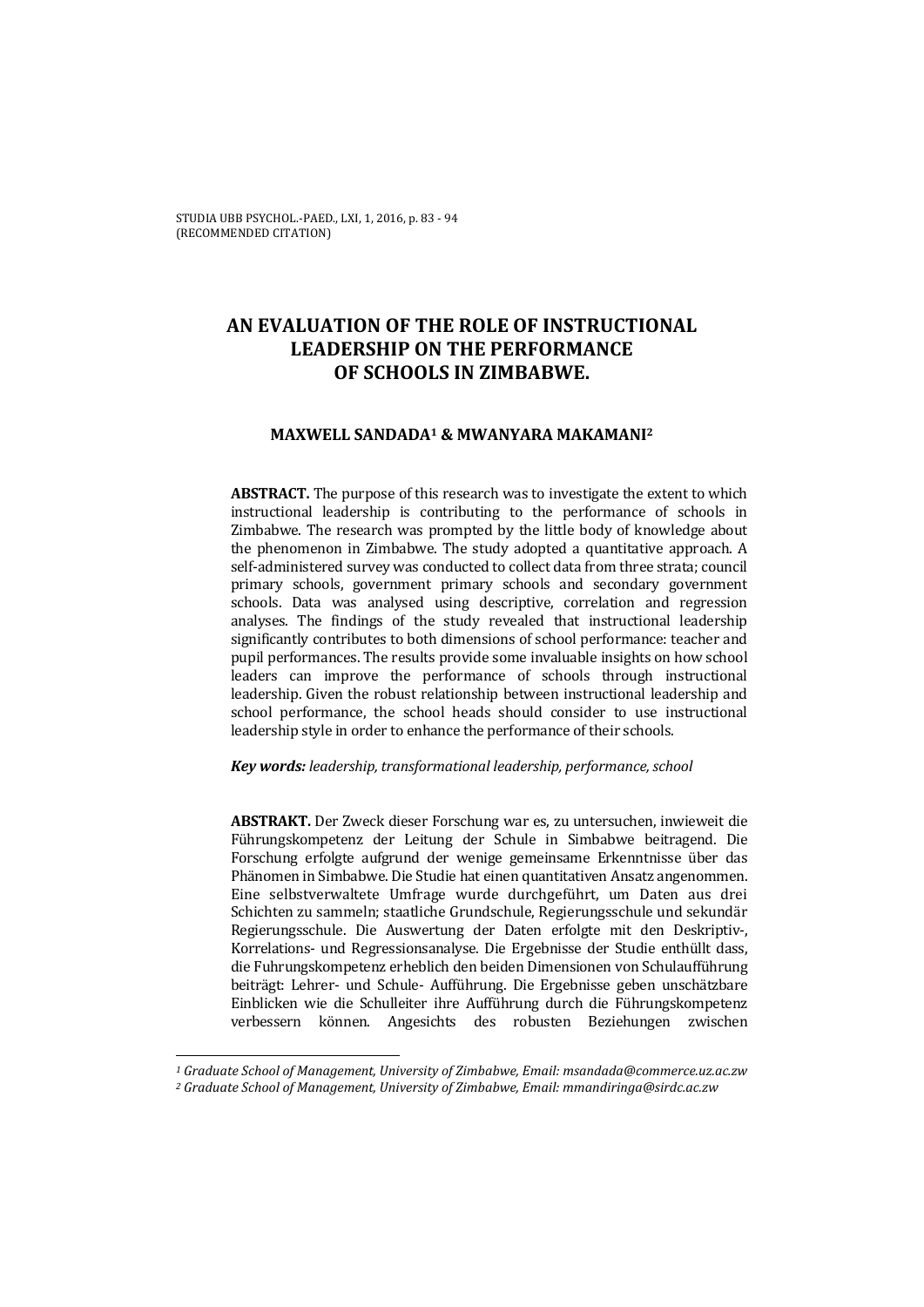Führungskompetenzen und Schulaufführung, die Schulleiter sollen berücksichtigen, den Führungsskompetenzenstil zu verwenden, zur Verstärkung der Aufführung ihren Schulen.

*Schlüsselwörter: Führung, Transformationale Führung, Aufführung, Schule* 

# **1. Introduction**

School leaders are critical for the success of schools as their leadership has a bearing on teacher performance and the overall pass rate of schools (Boonla, 2013; Horng, 2010). In recent years, the view of principalship that has been growing focuses on instruction, and not building management or other administrative matters, (Mendels, 2012). Many leadership styles, which include beaureucratic style, autocratic style, among many, were being practiced in Zimbabwean schools. The most effective leadership style is not really known. This study seeks to investigate the impact of instructional leadership style on school performance. According to the (Ministry of Education , 2011-2015), education was proclaimed as a basic human right and as such, a lot of investments were made in the education system in order to achieve the set objectives. Two decades into Independence, Zimbabwe's education system still remains the envy of Africa as it is regarded as one of the best and strongest in sub-Saharan Africa. However, schools in Zimbabwe are having different pass rates year in year out yet they all have pupils and teachers of almost similar credentials. Teachers are coming from almost similar training colleges and pupils from almost similar environments and backgrounds but yielding totally different performance levels in schools. What is not known is why there are different levels on teacher performance and pass rates in schools that have almost similar conditions. Could instructional leadership be the cause? If so, to what extent is instructional leadership impacting on teachers' performance and ultimately the children's pass rate? Few studies have been carried to investigate the impact of leadership styles on school performance in Zimbabwe. Such a somehow similar study was done in Kadoma Rural, by Mazise (2011) where he investigated the challenges and prospects of quality primary education in Zimbabwe. Ncube (2004) looked into the internal efficiency in rural day secondary schools in Zimbabwe. This study is one of its own in terms of research objectives and content since school heads are still using different leadership styles and still having pass rates disparities. No leadership style has been recommended to school heads as the best so far.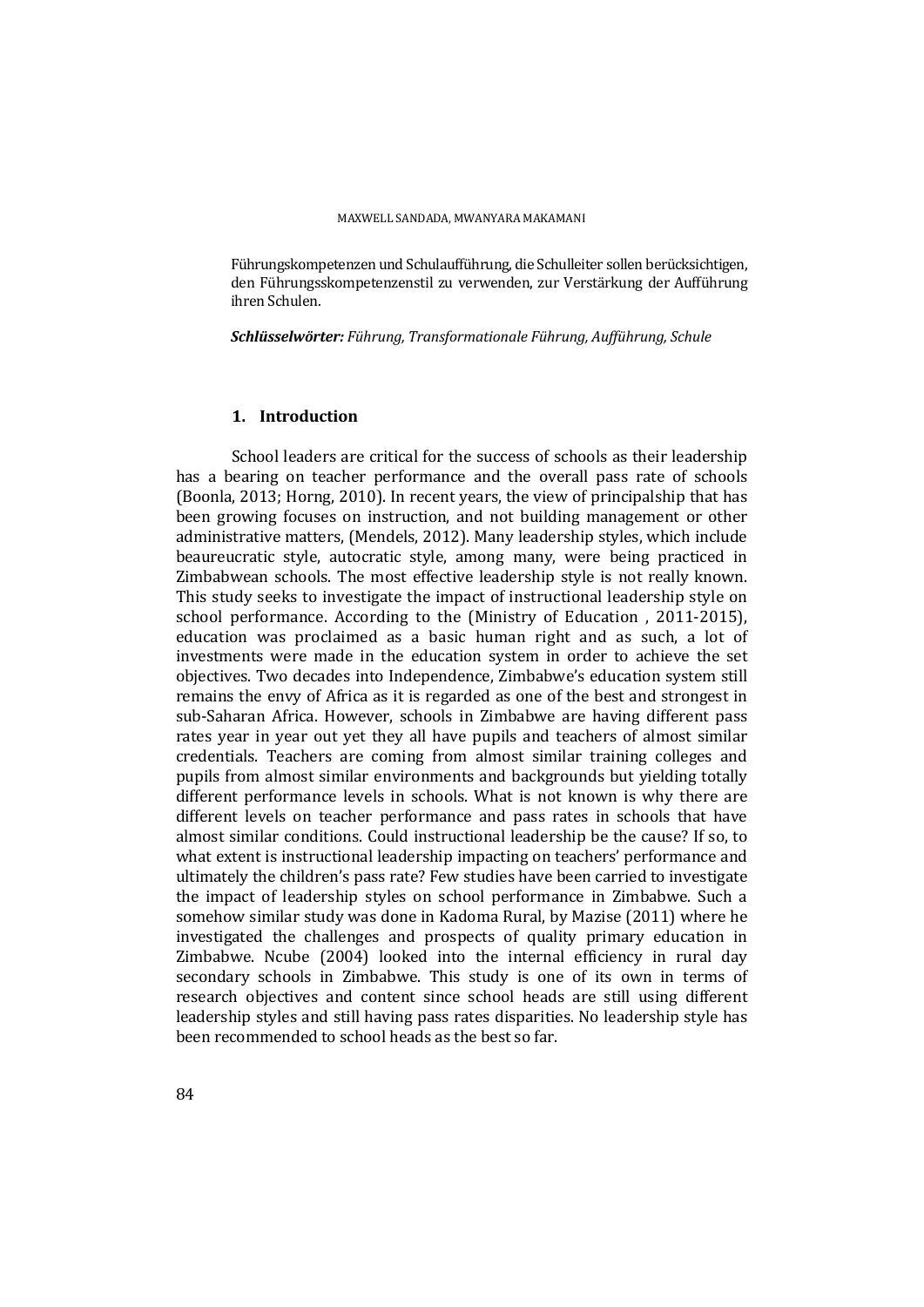This implies that the results of the study will effectively contribute to the existing body of knowledge. It is against this background that the study sought to examine the effect of instructional leadership on the performance of schools in Harare Province.

The contributions of this study are expected to be academic and practical oriented. For instance, exploring the influence of instructional leadership on school performance will provide practical basis and motivations for schools in Zimbabwe to adopt instructional leadership style targeted at improving the performance of schools. On the academic front, the current study is expected to generate new literature on school leadership from an African perspective.

The rest of the paper is arranged as follows: A theoretical review, the conceptual framework and hypotheses will firstly be presented. Thereafter the methodology, data analysis and conclusions are discussed. The final section presents the managerial implications, limitations and recommendations for future research.

# **2. Leadership Theories**

### *2.1 The Trait Theory*

The assumption on trait theory , according to (Yukl, 2006), is that leadership is inherent in a few, select people and that leadership is restricted to only those few who have special talents with which they are born with. According to Stogdill (1975), successful leaders can be characterized by task persistence, self-confidence, tolerance of interpersonal stress and the ability to influence other peoples' behavior. Fayol (1949) managed to identify vigor, mental qualities like the ability to learn and understand and moral qualities like energy, firmness, loyalty and dignity as the three leadership qualities in the trait theory. The current study submits that a leader's traits have a bearing on how he/she leads the school and this has an effect on the performance of the school.

### *2.2 Instructional Leadership Style*

Jenkins (2009) defined instructional leadership as leadership which occurs when the principal provides direction, resources and support to both educators and learners with the aim of improving teaching and learning at school. Instructional leaders are known for always ensuring an effective learning and teaching culture in schools. Horng and Loeb (2010) discovered that many new principal preparation and development programs emphasise the role of principals as "instructional leaders" and schools demonstrating growth in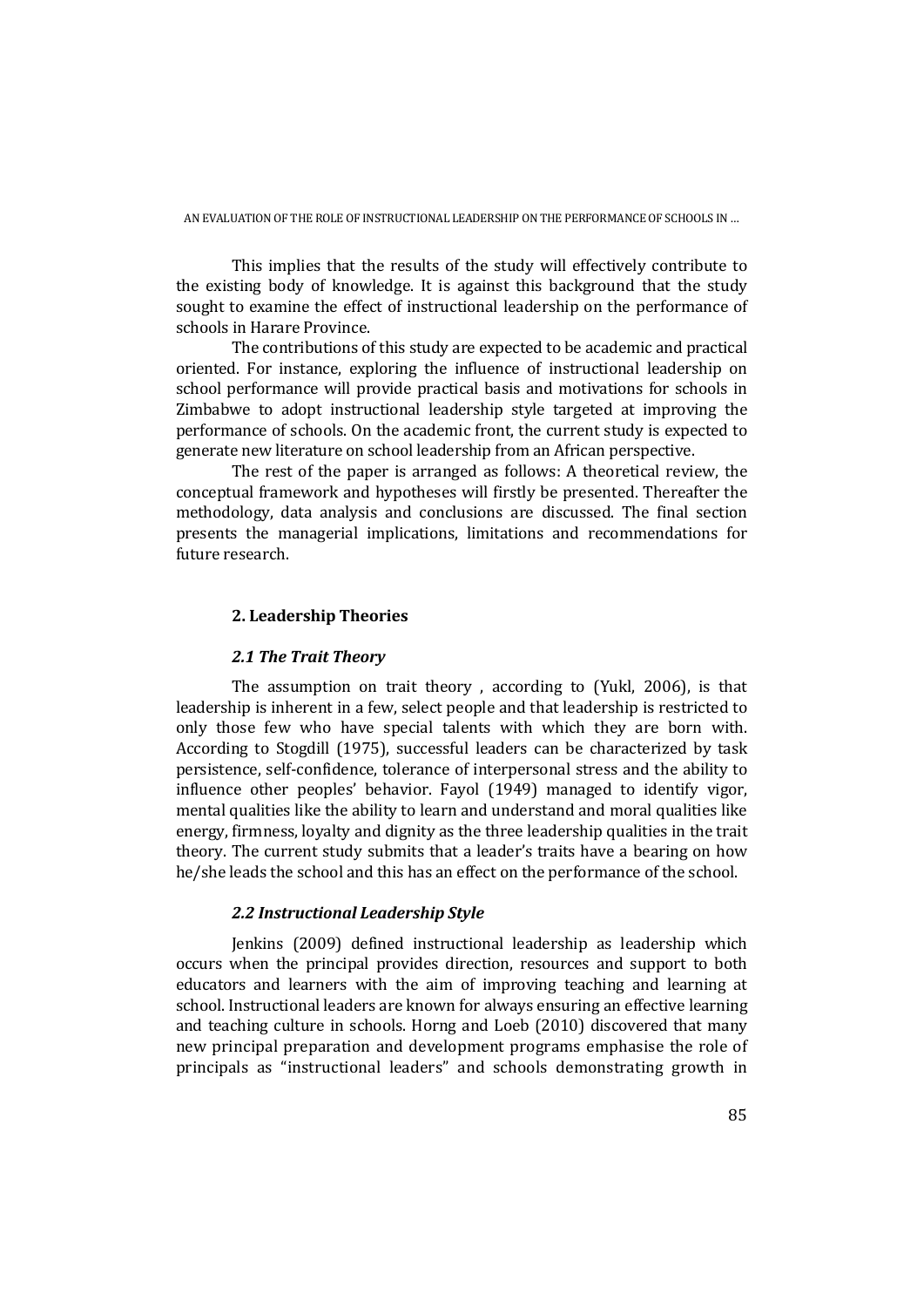student achievement are more likely to have principals who are strong organizational managers who are effective in hiring and supporting staff, allocating budgets and resources and maintaining positive working and learning environments. These schools demonstrating academic improvement are the ones being led by effective organizational leaders. The principal must possess certain skills to carry out the tasks of an instructional leader; that is interpersonal skills; planning skills; instructional observation skills and research and evaluation skills (Lashway, 2002).

DuFour (2002) also stipulated that instructional leaders also need up-todate knowledge three areas of education that is curriculum, instruction and assessment. Curriculum involves educational curriculum and beliefs, curriculum sources and conflict and curriculum evaluation and improvement. Onyango and Akinyi (2014) also defined an effective principal as an instructional leader who must perform at high level in four areas: as a resource provider, as an instructional resource, as a communicator and as a visible presence. These two researchers were concurring on their identification of instructional leadership skills. Drawing from this reasoning, this study contends that the four instructional leadership skills are visible presence of the school head, the head as the instructional resource giving instructions to both pupils and to the teachers, heads as good communicators and last but not least, heads as resource providers. These four skills make an effective instructional leader.

#### *2.3 Performance of Schools*

There are various ways of measuring performance within the education system. According to the Alberta Treasury (1995), performance measures range from outcome measures, intermediate outcome measures, output measures, process measures and input measures. These performance measures help the organizations, schools in particular to assess and report on progress, find priorities for improvement and make budget decisions. The report states that the measures in school authority and school plans and in results reports focus on outcomes and constitute the core set of measures for assessing and reporting on progress and achievement (Alberta Treasury, 1995). For the performance measures to be effective, they should be understandable, valid, and relevant and appropriate for the study, reliable, comparable, discrete (non-overlapping), empowering and practical. In this study, teacher performance is to be measured using the outcomes. The final ordinary level results and the final grade seven results are under consideration in determination of the performance of school teachers.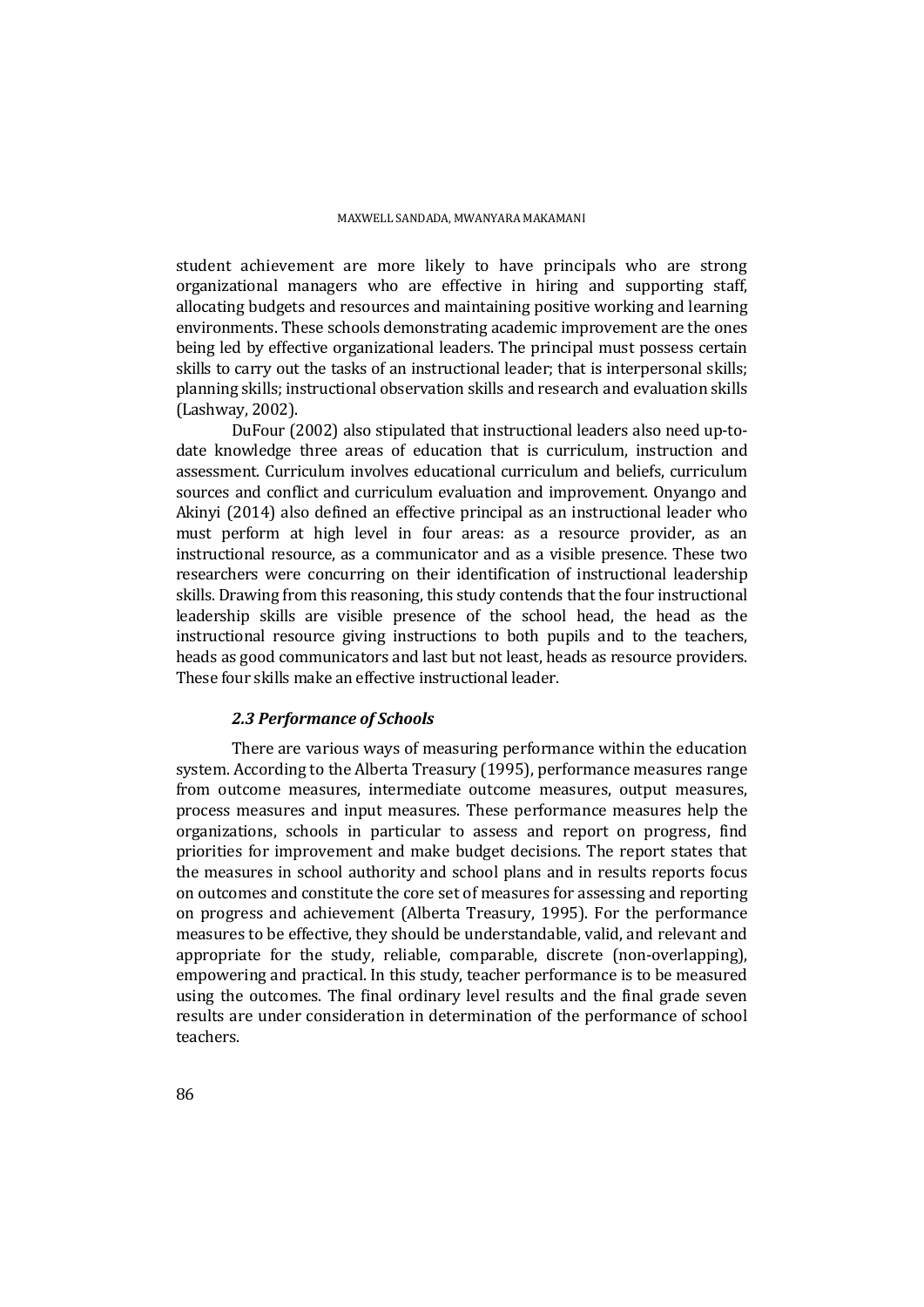# **3. The Conceptual Framework and Hypothesis Development**

In order to empirically test the influence of instructional leadership on the overall school performance, a conceptual framework is developed. Performance of school pupils is the outcome variable, school performance is the outcome variable and is measured in terms of teacher performance as well as pupils performance. The relationship between the variables is that the adoption of instructional leadership style by school headmasters will have a positive effect on school performance dimensions of teacher and pupils' performance. Figure 1 illustrates the relationships and the details will be provided in the following sections.



**Figure 1.** Conceptual Framework

# *3.1 Instructional Leadership and Teacher Performance*

Scholars such as Jenkins (2009), Horng and Loeb 2010) maintain that instructional leadership style has four key aspects or dimensions which underpins it. These are resource provision by the school head, the head as an instructional resource giving instructions to teachers and school pupils, good communication skills by the school head and last but not least the visible presence by the school head whereby the school head should be visibly present, going down as far as sometimes monitoring how lessons are delivered by teachers to school pupils. These attributes are what instructional leadership is and their impact on the teacher performance and hence on the overall school performance matters most. Kruger's (2003) study of the impact of instructional leadership by school heads on the culture of teaching and learning in two effective secondary schools in South Africa found that the schools that had experienced good matriculation examination results for a number of years would be characterized by a sound culture of teaching and learning, resulting from effective instructional leadership by school heads. The results showed a move away from the traditional authoritarian methods of instructional leadership towards a collaborative approach. The findings of a study by Enueme and Egwunyenga (2008) also found that influence instructional leadership style is a precursor to school performance.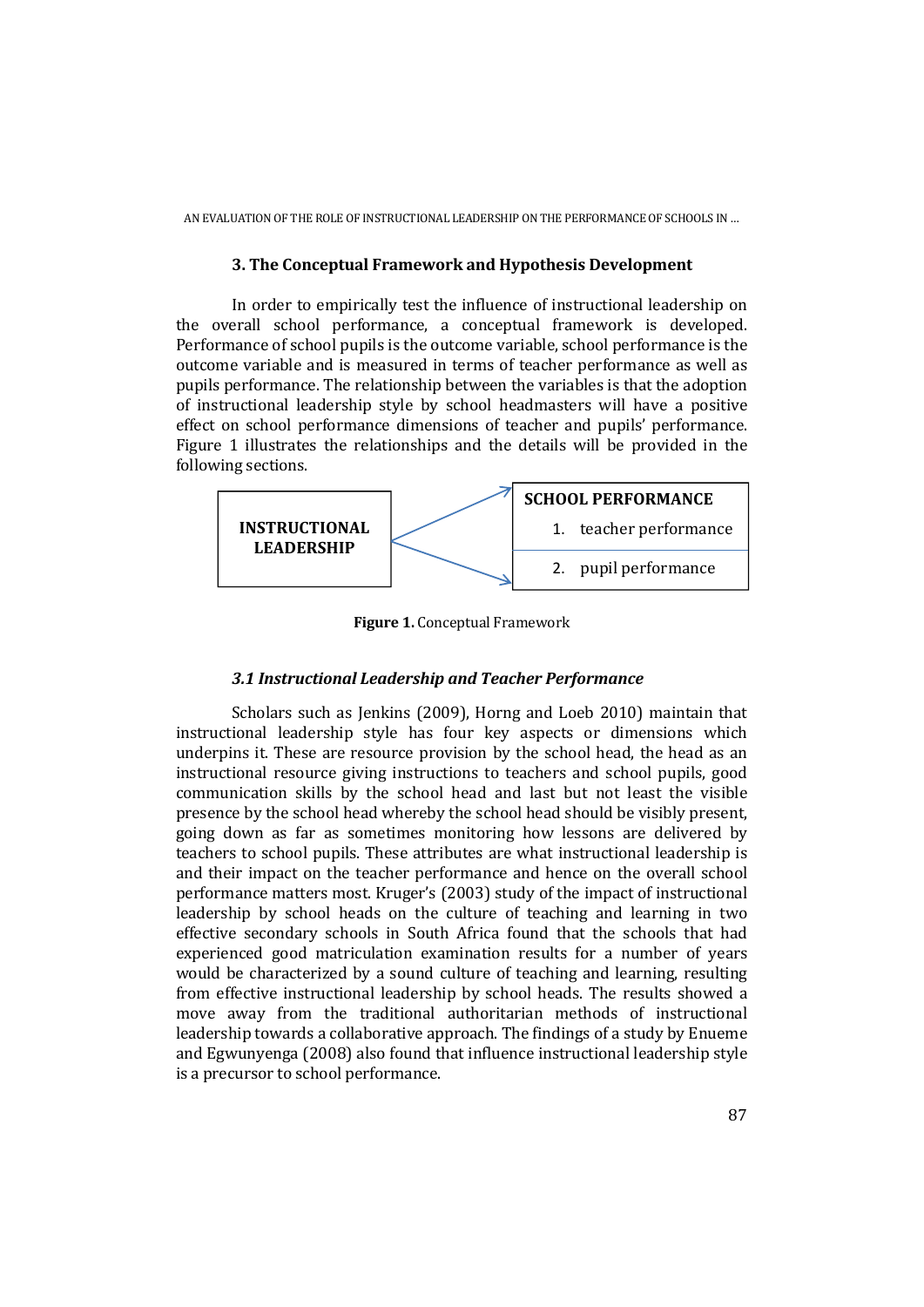This is further corroborated by studies done by Balu, Rekha, Horng and Loeb (2010) and Kruger (2003) which confirmed the hypothesis that instructional leadership impact positively on school teachers and pupils' performance. Another study on instructional leadership was carried out by Ponnusamy (2010) and found that that there is a positive relationship between the external orientation dimension of teachers' organizational commitment and students' academic achievement and hence on the overall schools' pass rates.

A recent study by Msila (2013) confirmed that an effective instructional leader embraces a vision and succeed even in schools with few resources. All school principals should be hands-on in curricular issues and if they are directly involved, the learning climate is most likely to improve and hence effective learning and teaching. If teachers are involved in goal setting, they are more willing to achieve the set goals. Effective principals are also recommended to do constant staff appraisals and these should be negotiated with teachers beforehand to avoid witch hunting which is usually resisted by the teachers. The principals should be seen on the forefront magnifying reflection and teachers who reflect on their teaching are good learners who always improve their teaching. Drawing from these previous studies, in this study, it is noted that instructional leadership style positively influences the school teacher performance. Deducing from all these findings from previous researchers, the study hypothesized that:

*The instructional leadership attributes by the school head positively influence school performance.* 

### **4. Research Methodology**

The study adopted the quantitative research design which helped in qauntify the impact of instructional leadership on school performance and to generalise the results to a wider population. The targeted population is all school teachers in council and government, primary and secondary schools in Harare Metropolitan Province which were drawn from the region randomly. According to the Ministry of Education, Sports, Arts and Culture report (2013); in Harare Metropolitan Region there are thirty (30) council primary schools, one hundred and fifty three (153) government primary schools and eighty two (82) government secondary schools. Three strata were formed; one for council primary schools, the other for government primary schools and lastly the one on government secondary schools. From each stratum, teachers to participate in the study were randomly selected.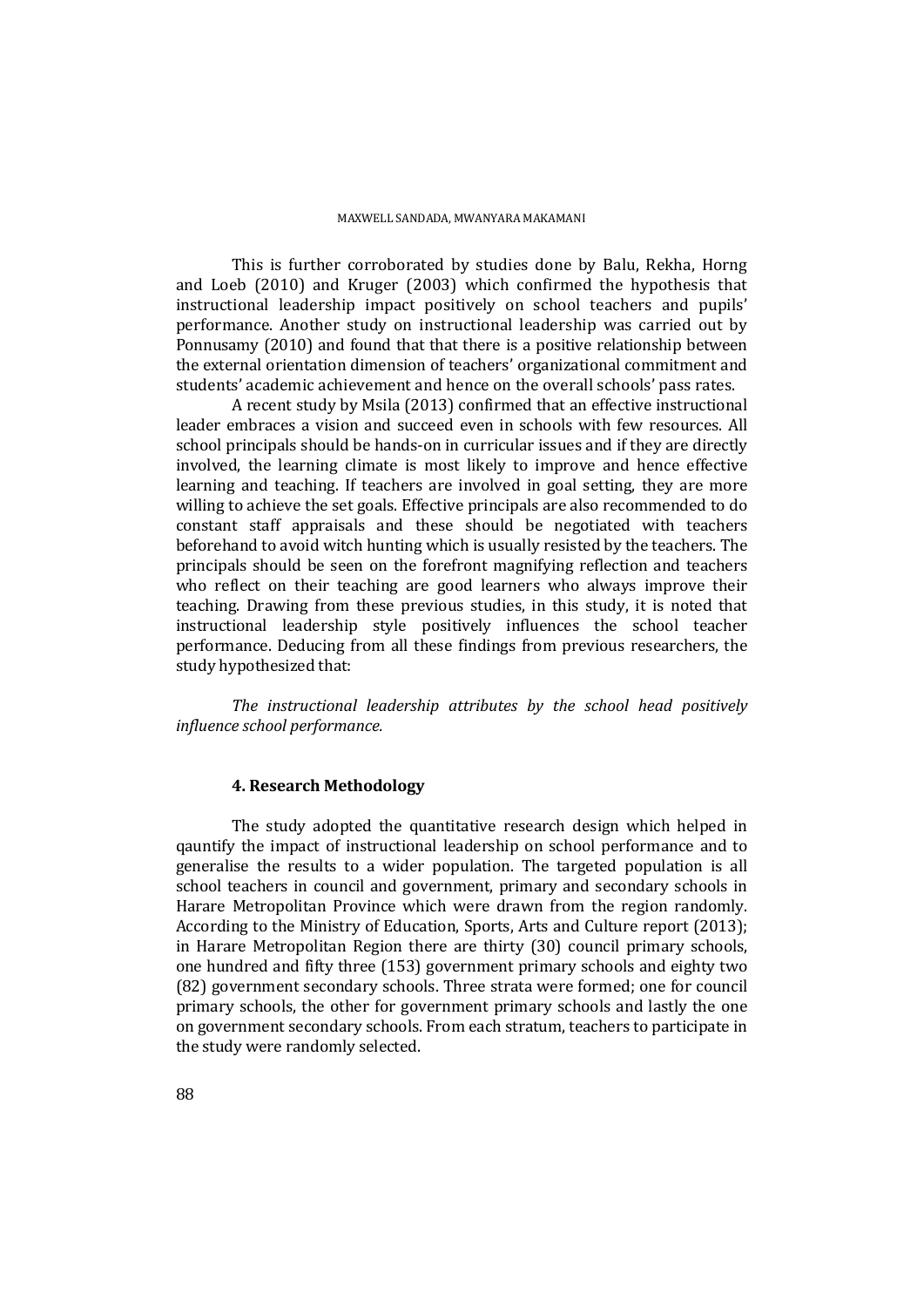#### *4.1 Data Collection instrument and procedure*

A self–administered questionnaire with standardised questions was distributed in person and through emails. A five point Likert scale was devised ranging from 1=Strongly Agree to 5=Stongly Disagree. The study adapted Robinson, Lloyd and Lowe's (2008) instructional leadership scale to develop a questionnaire for the current study. The items included were supervising and evaluating the curriculum; monitoring student progress; coordinating and managing curriculum; providing advice and support; visibility; promoting school improvement and professional development; and achievement orientation. The performance of schools was measured by pass rate, motivation of teachers to carry out duties, teachers' willingness to participate in extra-curriculum activities, and willingness to help needy students. The use of the Likert scale on both constructs (instructional leadership and school performance) helped to standardise response items and this ultimately made the responses easily comparable amongst respondents. It also eliminated response bias and made coding and analysis directly from the questionnaire possible (Cant 2003). Of the 120 questionnaires that were distributed, 83 were returned which gave a 69.17% response rate.

The data were then analysed in three phases. Firstly, descriptive frequencies were used to establish the distribution of the sampled respondents. Secondly, correlation analysis was utilized in order to ascertain the strength of the relationship between the variables under investigation. Lastly, regression analysis was carried out to identify the effect of instructional leadership style on school performance dimensions namely teacher and pupils' performance.

### **5. Results**

Gender analysis depicts that more females participated in the study than males constituting 54.2% whilst male participants were 45.8%. The age composition provides evidence that the majority of the participants are from the age group of 31-40 (50.6%), the least percentage of participants is on the age group of above fifty (50) years which constitutes 3.6%. With regards to experience, those respondents who are below 5 years of experience constituted 28.9% while those with at least 15 years' experience constituted (34.9%). Furthermore, an analysis of educational qualifications revealed that most of the respondents are having first degrees and diplomas constituting 39.8% and 43.45% respectively. A handful is at ordinary and advanced levels in terms of qualifications constituting 3.6% of the respondents. Those respondents with post graduate qualifications are 13.3%.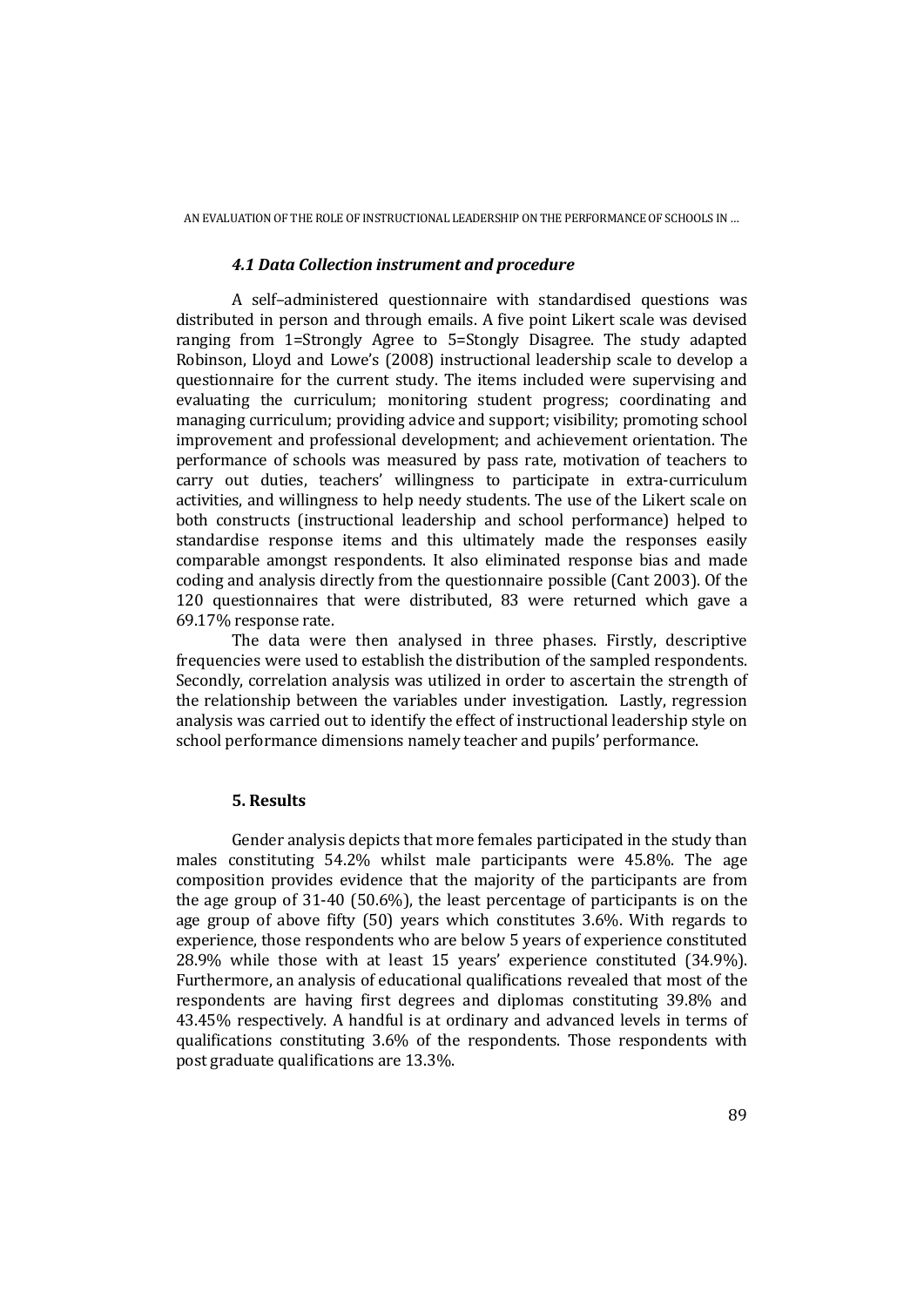# *5.1. Reliability and Validity Tests*

| <b>Variable</b>          | Items | <b>Cronbach Alpha</b> |  |  |
|--------------------------|-------|-----------------------|--|--|
| Instructional leadership | つつ    | 0.941                 |  |  |
| Teacher performance      |       | 0.775                 |  |  |
| <b>Pupil performance</b> |       | 0.768                 |  |  |

**Table 1.** Reliability and validity tests

As shown by the results in Table 1, the internal consistency of the reliability test gave a Cronbach's Alpha coefficient of 0.941, 0.775 and 0.768 for instructional leadership scale, teacher performance scale and pupil performance respectively. The figures are all greater than the acceptable benchmark of 0.7. Further checks ot ensure face and content validity were done by seeking expert advice which enhanced the validity of the instrument. A pilot study was also conducted with a maximum of 20 respondents to check for adequacy of the questionnaire instrument. The pilot study results aided in adjusting the items in the instrument to fully represent each variable.

### *5.2. Correlation Analysis*

Spearman's rank correlation "rho" was adopted. This is a non–parametric rank based statistical test that is unevenly distributed data. Correlation takes range from -1.0 for a perfect negative relationship to +1.0 for a perfect positive relationship. The table below shows the level of association between the independent variable (instructional leadership) and the outcome variable (school performance dimensions namely teacher and pupil performances).

| <b>Factors</b>                                               | <b>Teacher</b><br>performance | <b>Pupil</b><br>performance | <b>Instructional</b><br>leadership |  |  |
|--------------------------------------------------------------|-------------------------------|-----------------------------|------------------------------------|--|--|
| Teacher performance                                          |                               |                             |                                    |  |  |
|                                                              |                               |                             |                                    |  |  |
| Pupil performance                                            | $.575**$                      |                             |                                    |  |  |
| Instructional                                                |                               |                             |                                    |  |  |
| leadership                                                   | $.593**$                      | $.592*$                     |                                    |  |  |
| **. Correlation is significant at the 0.01 level (2-tailed). |                               |                             |                                    |  |  |

**Table 2.** Correlation Analysis

Table 2 shows there is a moderate and statistically significant relationship between instructional leadership and school performance dimensions which are teacher performance ( $r = .593$ ,  $p < 0.01$ ) and pupil performance ( $r = .592$ ,  $p < 0.01$ ).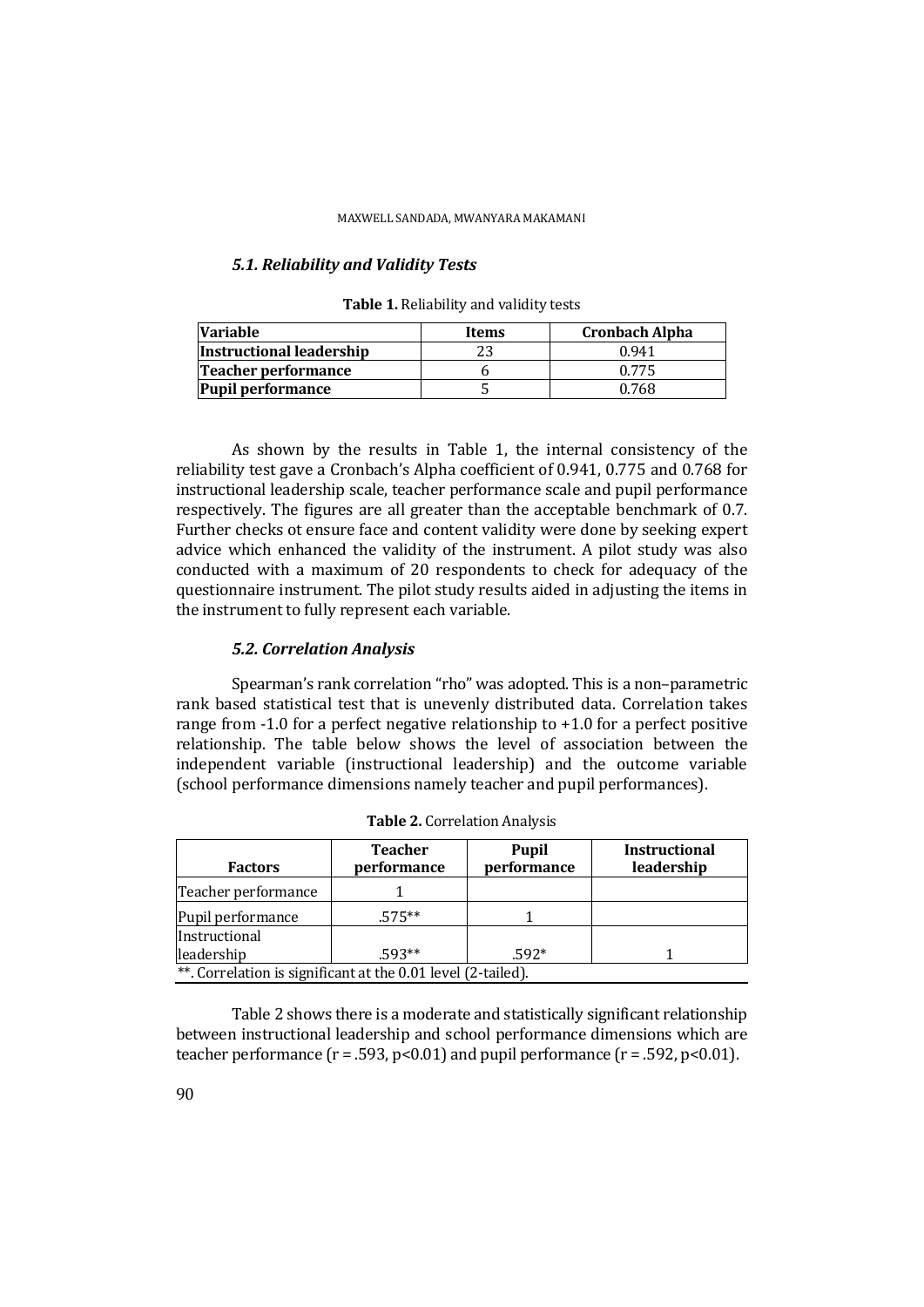# *5.3. Regression Analysis*

The study also conducted regression tests because correlation analysis only helped in ascertaining the direction of the relationship between the variables but regression is more robust since it analyses the cause-and-effect relationships amongst variables. The regression tests were carried out to test the predictive power of instructional leadership on teacher performance. Table 3 depicts the regression results.

|            | Unstandardized Coefficients |            | Standardized<br>Coefficients |       |      |
|------------|-----------------------------|------------|------------------------------|-------|------|
| Model      | B                           | Std. Error | Beta                         | Т     | Sig. |
| (Constant) | .760                        | .215       |                              | 3.534 | .001 |
| infor      | .568                        | .086       | .593                         | 6.630 | .000 |

**Table 3.** Regression of Instructional Leadership and Teacher Performance

Dependent Variable: teachperf, F=43.953, sig 0.000, R-squared =.352, Adjusted R-squared= .344

As depicted in Table 3, the R-squared value of .352 demonstrates that 35.2% of variance in teacher performance is explained by instructional leadership. The F value (43.953, p<0.05) demonstrates that the model is fit to predict teacher performance since the level of significance is less than 0.05. The regression Beta value depicted in Table also indicates that instructional leadership is a significant predictor to teacher performance ( $\beta$ = 0.593, p<0.05). Regression analysis was also conducted to establish the influence of instructional leadership on pupil performance. The results are shown in Table 4 overleaf.

|  | Table 4. Regression analysis results |  |  |
|--|--------------------------------------|--|--|
|--|--------------------------------------|--|--|

|       |            |       | Unstandardized Coefficients | Standardized<br>Coefficients |       |      |
|-------|------------|-------|-----------------------------|------------------------------|-------|------|
| Model |            |       | Std. Error                  | Beta                         | ጥ     | Sig. |
|       | (Constant) | 1.211 | .213                        |                              | 5.679 | .000 |
|       | teachperf  | .604  | .095                        | .575                         | 6.329 | .000 |

Dependent Variable: pupil performance,

R-squared =.331, Adjusted R-squared = .32.3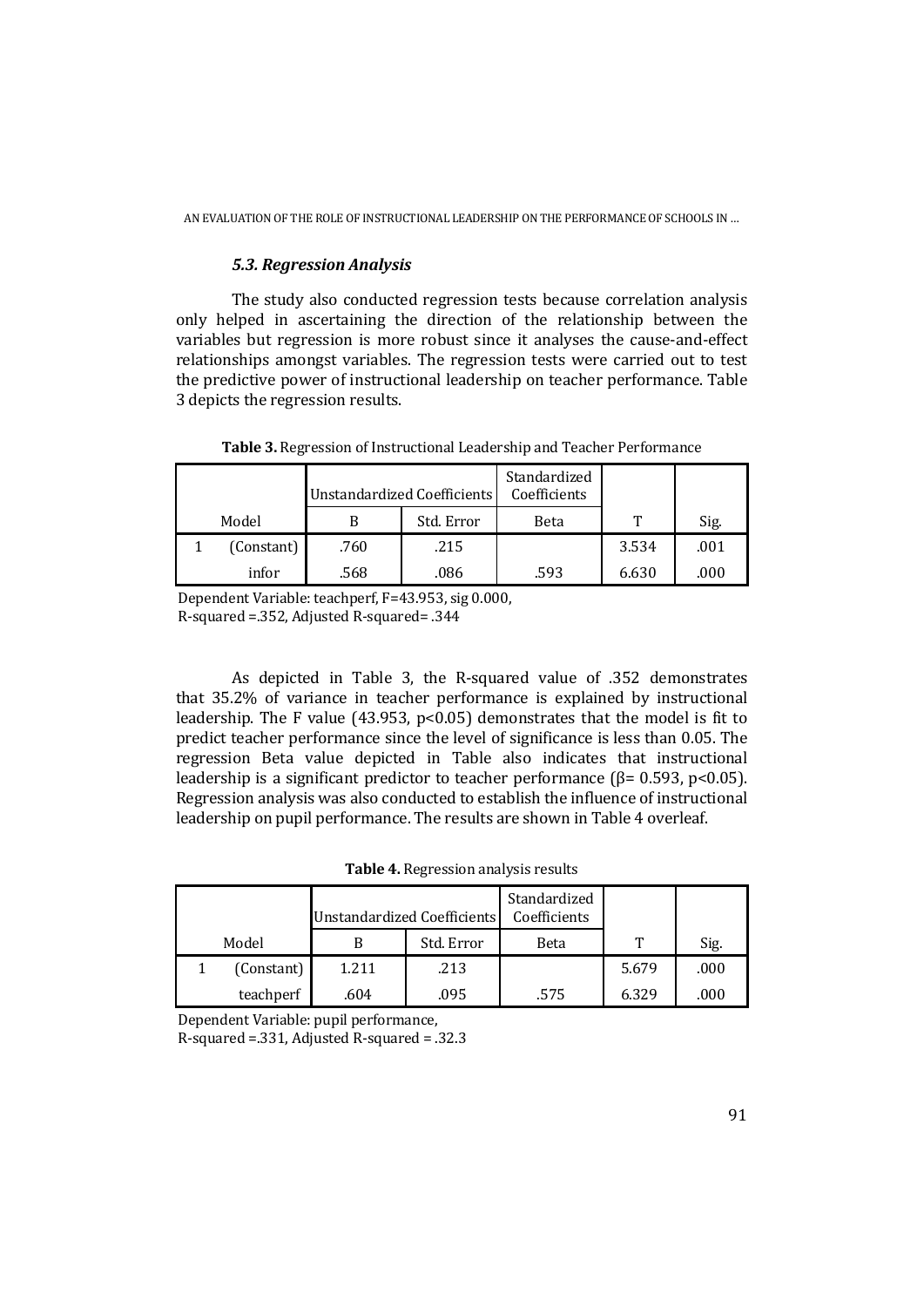Table 4, depicts an adjusted R-squared value of .323 which shows that 32.3% of variance in pupil performance is explained by instructional leadership of school headmasters. The F value (F =  $40.053$ , p<0.05) also demonstrates that the model is fit to predict school performance. The Beta value ( $\beta$ = 0.575, p<0.05) is an indication that the headmaster's instructional leadership style has a statistically significant influence on the school performance dimension of pupil performance.

# **6. Discussion of Results**

This research's main aim was to establish the influence of instructional leadership style by school heads on school performance dimensions of teacher and pupil performance. The results indicate instructional leadership style has a positive impact on teacher and pupil performance. This conclusion is supported by Crankshaw (2011) who concluded that effective heads may possibly improve teachers' perceptions of their instructional leadership efforts by being more visible and practicing effective communication among them. Rhodes and Brundrett (2010), in their research, also concluded that a successful instructional leader talk to teachers about their instruction and encourage collaboration between teachers hence teachers' effectiveness. Kruger (2003) found that schools that had experienced good matriculation examination results for a number of years would be characterized by a sound culture of teaching and learning, resulting from effective instructional leadership by school heads. Another study by Figlo and Kenny (2007) concluded that students learn more in schools in which individual teachers are given financial incentives to do better job or that better schools are creating good teaching environments for the teachers to perform and hence good school performance (pass rate).

# **7. Implications of the Study**

The current study is an attempt to investigate the instructional leadership style as a predictor of company performance in an often most neglected context – the sub Saharan context. By and large, the findings of this empirical study are expected to have to provide fruitful implications to both practitioners and academicians. On the academic side, this study makes a significant contribution to the school leadership literature by systematically exploring its impact on school performance in Zimbabwe. Overall, the current study findings provide tentative support to the proposition that instructional leadership style should be recognized as a significant predictor of school performance in Zimbabwe.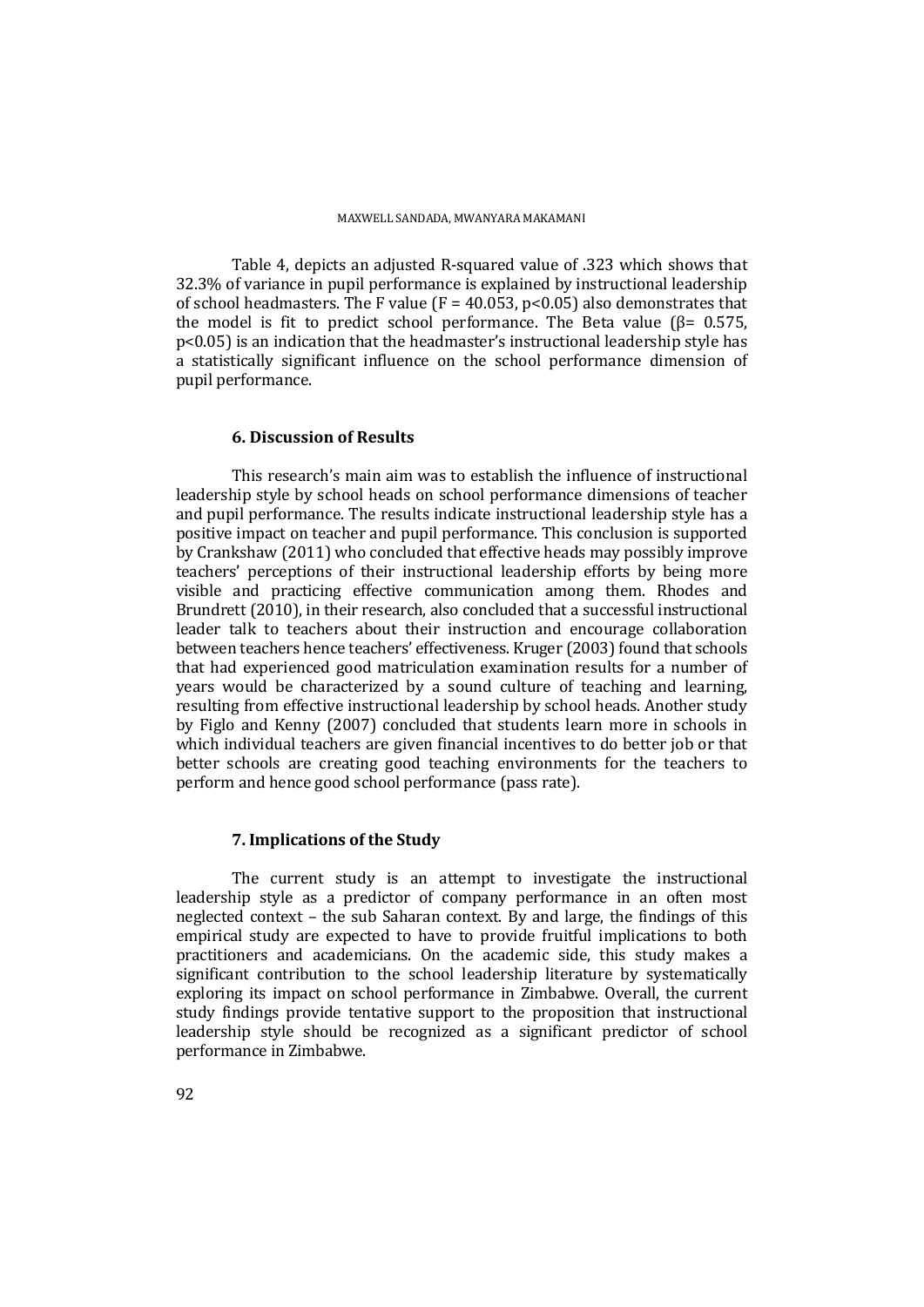On the practitioners' side, the significant influence of instructional leadership in Zimbabwe is highlighted. This study therefore submits that headmasters in schools can benefit from the implications of these findings. For instance, given the robust relationship between instructional leadership and school performance dimensions of teacher and pupil performance, schools administrators may need invest in this leadership style in order to improve the performance of their schools. Due to instructional leadership, teachers will be motivated and hence become more effective at work thereby improving the pupils' pass rate.

### **8. Limitations and Areas of Further Study**

Despite the usefulness of this study aforementioned, the research has its limitations. First and most significantly, the study can be strengthened by including other schools in the country's different provinces. Second, the current study was limited to Zimbabwe. Subsequent research studies perhaps could contemplate replicating this study in other developing countries. All in all, these suggested future avenues of study stand to immensely contribute new knowledge to the existing body of school leadership literature in developing countries.

# **9. Conclusion**

The purpose of this study was to assess the effect of instructional leadership on school performance dimensions (teacher and pupil performances). In particular, two hypotheses were developed. To test the proposed hypotheses, data were collected from Harare Province in Zimbabwe. The empirical results supported both the posited research hypotheses in a significant way. While in general the results indicate that instructional leadership positively influences school performance, in particular study findings show instructional leadership impacts stronger on teacher performance than it does on pupil performance. Therefore, it is important for schools to adopt instructional leadership when they want to enhance their performance. Through instructional leadership, Zimbabwe may sustain its position as a one of the countries with a very high literacy rate on the African continent.